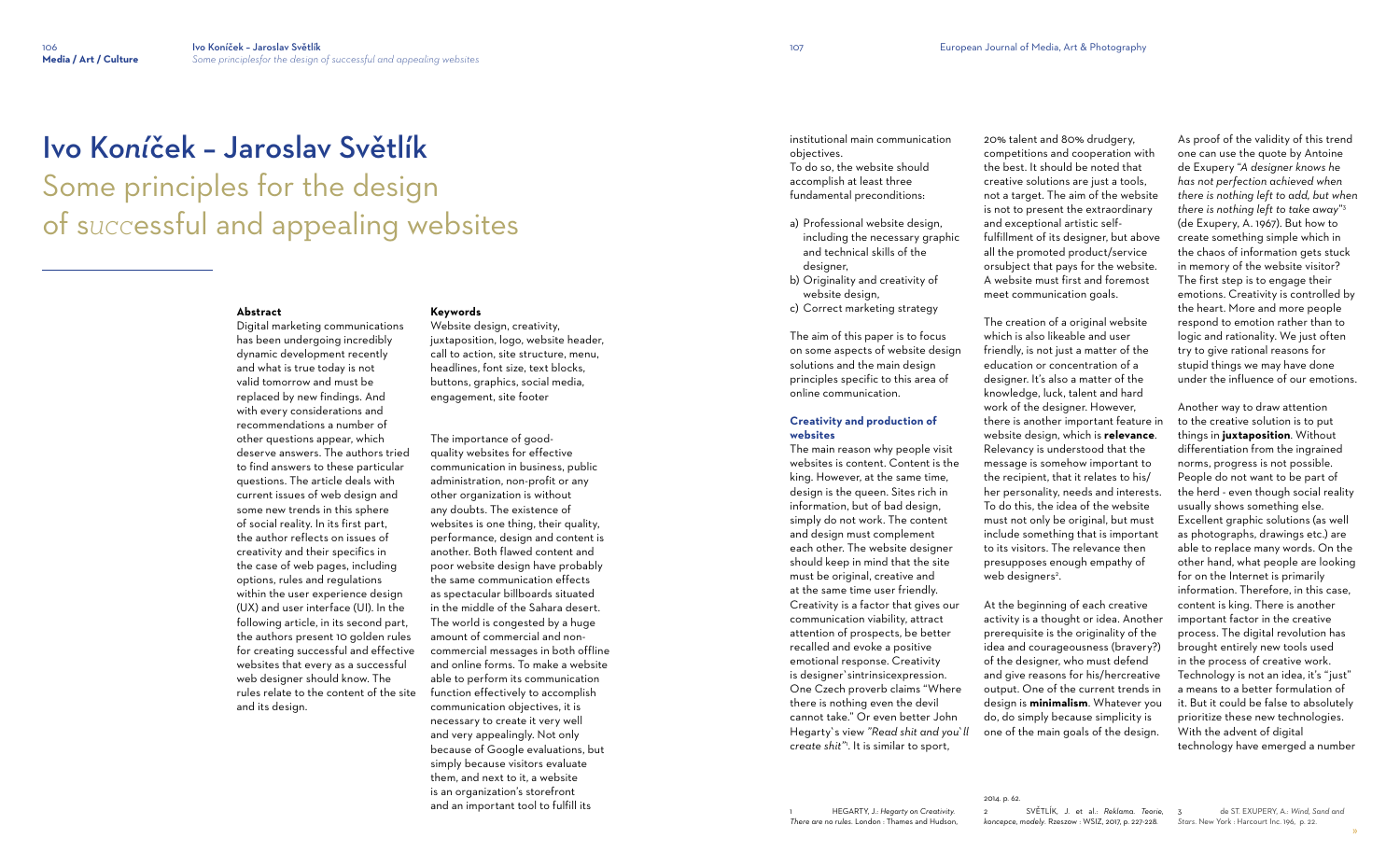of "creative designers" using current digital platforms and programs to implement their ideas, which tend to far away from quality design. A number of templates and prescribed procedures help them to simplify this process. But serious problems can occur in case of blackout<sup>4</sup> .

The technology of UI and UX in web design can be very helpful. buton the otherh and these web technologies may constitute a strait jacket for the implementation of creative ideas. What actually UX and UI are. In website design you can never stop thinking about the so called user experience design (UX) which represents the user-friendliness of the website. The site might look great from a design perspective, but to find the necessary information for the visitor is quite a task. UX is trying to provide the best user experience in terms of effective and satisfactory recovery. For a somewhat simplified explanation of the UX, we can take the example of the human body. UX is actually the body structure, consisting of bones and muscles. If those do not work, the body collapses, as well as in case of a web site's inoperable UX, we face a similar result. Next to UX there is also user interface design (UI). UI aims to create an efficient and mostly friendly graphical site design, in other words, creating the look and feel of the website. The job of the UI designer approaches the work of graphic designer. And when we have used the analogy to the

SVĚTLÍK, J.: The Theory of Creativity in

beautiful human body, including a beautiful figure associated with the beauty of the face, an appealing, beautiful and effective web site is formed by combining UX and UI. Our orientation on the website is simple and clear when we search for information and at the same time the website design is appealing and attracts the visitor to click and stay on the site.

# **Some fundamental principles and recommendations for effective web design**

the Practice of sir. John Hegarty. In PAVLŮ, D. (eds.): *Creative Strategy/ Strategy of Creativity*. Praha : Professional Publishing, 2019, p. 36-44. 5 BEAIRD, J.: *The principles of beautiful* 

Jason Beaird said, that "*the process of designing a website falls somewhere between bridge building and sculpture*" 5 . Designers should create an individual, aesthetically pleasing website, but next to it he/she must follow the highest priority – meeting the needs and expectations of clients. One should never forget that in the case of websites, users are pleased by the design but drawn to the content. The most important point designers should keep in mind is that web design is most of all about communication. So we can define good web design. Good web design presents information well and information is presented in creative and aesthetically pleasing ways. Functionality and design work as a single cohesive unit.

# **Logo**

Every book on marketing underlines the importance of branding which means getting prospects and repeat customers to see and remember the advertised product and build

*web design*. Melbourne : SitePointPty Ltd., 2010, p. 2.

positive emotional attitudes towards it. Branding is accomplished by a number of things and factors, but one of the most important but often overlooked elements (not only in online business communication) is having a meaningful logo and next to it, how to work with it on the web sites. If one wanted to promote the company on the web, a good logo is a vital ingredient because it helps to communicate with visitors about the business in a second. So, the **logo** –unfortunately an often overlooked element in the online environment as a vital part of an organization`s communication, can tell the visitors much about the company and the products it offers, about its ability to innovate, about the technical and technological level of the company etc., and it is done in a split second (Swoosh, Apple, three stripes of Adidas etc.). Shortly, the **logo must be visible** on the web for a lot of rational reasons. One thing is the quality of the logo itself (not going to solve this issue now), the second thing is its location on the website. So, it is reasonable to place the logo, where visitors most probably expect. Usually it is the upper left corner, respectively in the middle of the top of the page. Other locations can lead to the confusion of visitors. The logo should always be visible, even when scrolling the page because a user can be directed on the web by a hyperlink to an anchor that immediately moves him/her to the desired section of the page.

In most cases is better to work with a horizontal version of the logo. Therefore the logotype, and all navigation, occupies less space, which means that more of it left for the actual content of the Web. If the logo does not have

a horizontal variant, it would be appropriate to downsize the logo while scrolling through the page to display only a part of it, either symbol or typography, so that the main navigation would be the most compact. Actually, logo formats are unfortunately often forgotten. If you have a **logo in curves**, work with it also on the site. There is probably nothing better than to use the SVG format. The logo can always be properly rendered on any screen regardless of platform/device, but primarily we can work with the logo in this format furthermore. For example, we can change the colour, or animate it. If the logo is downloaded from the Web in this form, we can without any problem work with it in print. In addition, SVG files will always be smaller than any other format and can be therefore loaded faster. This can mean having an important advantage in the **final results of web design**. However, if the designer does not have the chance to work with the logo in curves, he can usea PNG file with a transparent background. It is always important to indicate the information about the logo in the form of alternate text using the attribute alt = "" in the HTML code. Alternative text is displayed if the image fails to load, and next to it helps search engines understand the picture. The visitor can see a subtitle when the cursor is placed over the image. Search engines do not take the title into account, which means that SEO is more or less not influenced. But it can help web site visitors.

# **Header and subtitle**

The process of conversion (conversion is the process of turning web visitors into potential or actual

buyers begins with the first letter, which is c. In this case, however c expresses the need to **captivate**  visitors first. There are two way to captivate them. We can do it by creative design or by headlines with a hook<sup>6</sup>. Conversion rates can vary dramatically by making even single changes to the headline on the page. So, without any doubt, the **website header,** the page title, is a very important aspect of both design and content of the website. Visitors to the website will not spend too much time to find what he/she is interested in. Actually, visitors gives just a few seconds to get through the correct navigation to that part of the website, where they want to be. Some surveys have shown that approximately 8 out of 10 visitors just read the page title and only two of them continue. The headline should attract attention and the visitor should be, after reading the headline, quickly assured that he/she is on the right site. Because the first thing one can see is the site header which communicates to us the primary message in a very short form. This is the most important title in the form of html tag <H1> and search engines place the highest value to the text inside this tag. One should carefully contemplate the words that are used. It is necessary to be simple and use only information which the site visitor is interested in, not us. The ideal number of words in the title is 8-12 and the most important are the first five words. It is desirable to not exceed a length of

6 ARNOLD, J. et al.: *Web Marketing. Allin-one for Dummies*. New Jersey : John Wiley, 2012,

p. 96.

70 characters, and especially not to end the website header with a dot.

**Subtitles** motivate readers to further reading. There is a need to develop the information referred to in the header. The principle is that each piece of text (a sentence, header, title or subtitle) should arouse the curiosity and interest of the visitor to read the following text. How? We should offer something to the visitors, especially what they might be interested in, or we tell them what they should do. And again keep an eye on the KIS rule - Keep it simple. Two lines of text are more than enough. A **Call to action** button is a feature that most web designers appreciate. It is not primarily intended for new visitors who do not actually know what they can expect from the website. But for returning visitors, or for those who come to the site with a specific intent, and can be facilitated by use of the button to reach their desired activity and lead them to the desirable conversion. So, we can direct our visitor right at the beginning to where we need him/ her to be by the use of this very simple button. Thanks to it we can better fulfill one of the fundamental communication goals, namely to increase conversion rates. The text of the button should be formulated in a command form. Visitors perform needed activity faster when they are given an activity command.

# **Menu and site structure**

Most visitors know exactly what they are looking for and expect that they will be given information how to reach their target as simply as possible. The challenge for web designers is to decide what actions the visitors will want to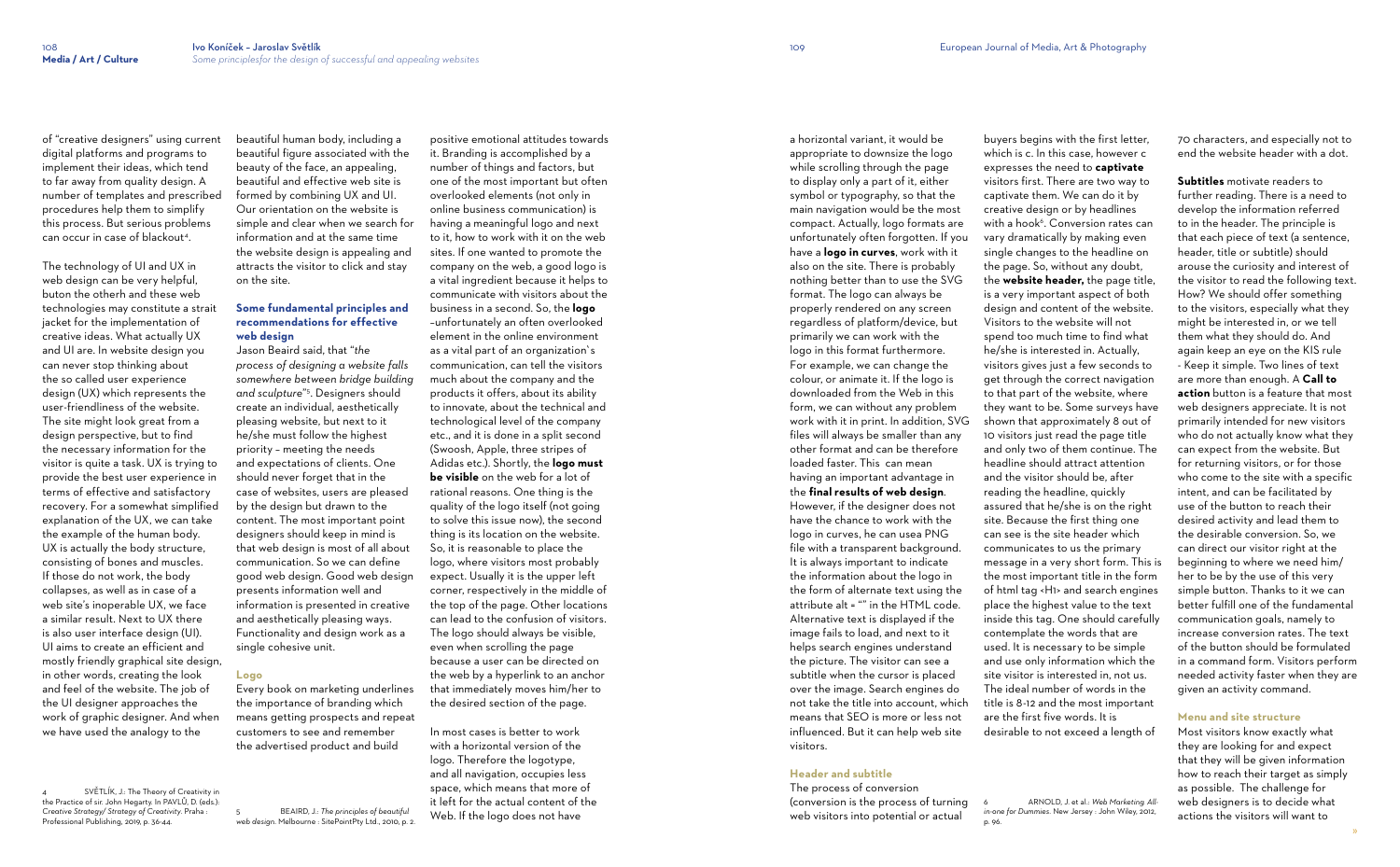take and feature them prominently in the top navigation area. Why is it an important challenge for them? A well-chosen **menu and site structure** helps to sort all web content so that the visitors could orientate quickly and easily find what they are looking for. All information should logically follow and the text should be easy to read (note that we have no more than 8-10 seconds of visitor time, if the visitoris not attracted by the content, they will leave). The goal of each sentence is to motivate a visitor to read the following sentence. The fact that the content makes sense to us does not mean that it makes sense to visitors. It is always necessary to see content from a customer perspective and think about what they are looking for, what information they wants to get and in what language they can be addressed. The easiest way is to directly ask the target group, or simply try Google suggest, or Google Trends and use the phrases that visitors are actually looking for. It is recommended that the basic draftis written for example in Word, working just with baselines headings. Recommended are **three, maximum four levels** (the easier for the visitor, the better). The first level corresponds to the website heading; the second-level headings are the names of the main sections. The third level can then form the titles of text blocks. Gradually, it is possible to add any text. From the text must be generated content, which is understandable and readable from the visitor's point of view. They must feel themselves to be enriched with the new information and learn something new after reading it. And it must never be forgotten to write text (and this applies particularly

for titles and subtitles) with respect to **keywords**, best when written in multiple variations. And bear in mind that mostly, less is more – keep it simple. If the content meets the above recommendations and makes sense, the content is fine - the content of this document represents the future structure of the site and its main menushould of course be consistent with this structure.If the website does not constitute communication of a large e-shop, or an entity offering a broad product portfolio, then simple **horizontal navigation** should fully suffice. If the site structure is too wide, it is possible to add one more menu level depth to create a **drop-down menu**. It should be kept in mind that with each level menu, browsing is more complicated and less transparent. The user should be able to get to anyweb site ina maximum of **three clicks.**

# **Content**

**Content** is king - this sentence, though it is profoundly true, has become a digital community cliché. The importance of website content, however, is indisputable. Content is the main reason why people visit websites. Therefore, the content must be tailored for them. A very important aspect of successful website content is its ability to quickly attract attention. In the title should be expressed content that can help to solve some of the visitor`s problems. Furthermore, the content must be readable and have a title that catches the attention. The goal of the **headlines** and every **sentence** is to lead visitors to read the next sentence as well. The content must be clear, the principle also applies that if a visitor wants to get some information, the

architecture of the site must be such that a visitor needs no more than 3 quick clicks to reach the information. The content must be beneficial for the visitor and raise the belief that the company is highly professional and that gave its confidence to turn. This is particularly true for companies that offer technical advice, professional training, etc. After reading the content the visitor must feel themself enriched by something that is beneficial for them, to help themsolve some of the problems. From the perspective of optimizing the utmost importance that the content was written to the keywords and phrases - the words and phrases that most people enter into search engines and are relevant not only to our website, but especially to the subject of our activities. The copy must fulfill the condition of relevance to allow optimization of the web site.

The function of the **headline** is to grab the visitor's attention and motivate them to read more. Writing headlines is probably the most challenging part of the copywriting process. One must be explicit when subtitling, a very brief description of what goes into the body of copy and especially to offer something interesting and respectively brand new. When the designer gets the headline he must give it prominence and make it fit aesthetically. The headlines should be centred the colour of them should be different from the rest of the text to make them stand out. Red can be a good colour as people will consider it to be a more important message, blue is another recommended colour for headlines because of its authority. The font size should be at least two or better four times larger than the

rest of the text. It is also necessary to use the **correct structure** and headings according to their level and to choose the right tags, H1, H2, H3. ... H7. Search engines will appreciate it; we actually will help them to better understand how important the particular titles are. If we use words or phrases in the headline which are out ofthe visitor's interest and language, the content will not be interesting for search engines and that is why they leave the page. Up to five times more people read the headline than the text itself, so the headline must therefore get his full attention. Do not offer the visitor a product **offer him a benefit** that will help him to solve some problem.

The designer usually does not address the content of the text, are destined to professionals, copywriters. But it must address the issue of how to split the text into paragraphs and text blocks, which fonts to use and the proper size of the used fonts etc. One of crucial questions which can be asked, is, what should be the **optimal font size** on the web? The answer is quite complicated and it seems that there is not only one correct answer. It depends on the design, the amount of text, on the type of font, but also on the screen size and on its resolution. On the desktop we can take asabase the font size of plain text in the particular paragraph. It should be around 15 pixels. Each higher level of the text should be at least 150% bigger so that the difference between the particular parts of the text is obvious. Many people prefer writing headings in capitals. But this is to be done very carefully. Generally, text written in capitals (upper case) is harder to

read because the brain does not perceive the text as one word, but tends to read it separately as single characters. People can also perceive such a text, based on Internet traffic, that this text represents a rather emotional reaction of internet squeakers and haters. In the case of short headlines the use of capitals can be O.K. On the contrary, it creates more contrast against the rest of the page text. And what is the appropriate **length of the title**? It is generally recommended to use shorter headlines, the higher their level. The headline of the section should certainly not be two lines long. The maximum should be 10 words. It is better to choose a short but very striking headline and everything else gets put in the subtitle. We will not terrify the visitor we will just attract more their attention. However, if it is a smaller headline, for example above the text paragraph, it is possible to use more words and more break lines. However, this should not exceed three lines break.

**Paragraphs and text blocks** - one cannot rely only on particular paragraphs. If it is necessary to use the long text on the Internet, then it would be desirable to use it properly and divide it into the smallest parts. Readers do not like long sentences, too much technical language and long paragraphs. It is recommended to use headings, citations and supporting graphics in the form of photos, illustrations or icons. On a desktop screen, the text is divided into multiple columns. The reason is quite simple- readers do not like to read long lines. On the screens of mobiles phone we cannot meet multiple columns it is desirable to use the full width of the display.

The **font size** is subordinated to the good readability of the text. Of course it depends on the quantity of the text and on the particular font. On the desktop allow for a text size of about 18 pixels. But this is not a dogma. The text on mobile devices will have to be enlarged so that it isreadable. In creating an effective website it is recommended to use **short text blocks** with titles and icons. Text is appropriately divided and becomes thus more attractive to readers. Before starting reading the visitor will see an icon graphic that indicates to them in a very simple way what is the content of the text. Returning back to the content and looking for something, thanks to icons they are better oriented and find everything faster. It is better to work with graphics than with photos. This is because the icons and particularly those which are formed by vectors are read much faster and it is possible to bind them with a variety of effects, e.g., when a cursor crosses over the text block.

# **Buttons and call to action elements**

Specific elements on a web site also encourage visitors to take action. They could be arrows, **buttons and other call to action elements.** What is the purpose of the keys? They are designed to make the visitor accomplish the desired action. And if it is a really important action, then it should be certain that the key is large enough and is situated in a prominent place. The visitor should be able to recognize immediately that this is the key and that it has to be clicked. Therefore, in this case, some "interesting" experiments with graphics prove to be silly and distracting. A key designed in an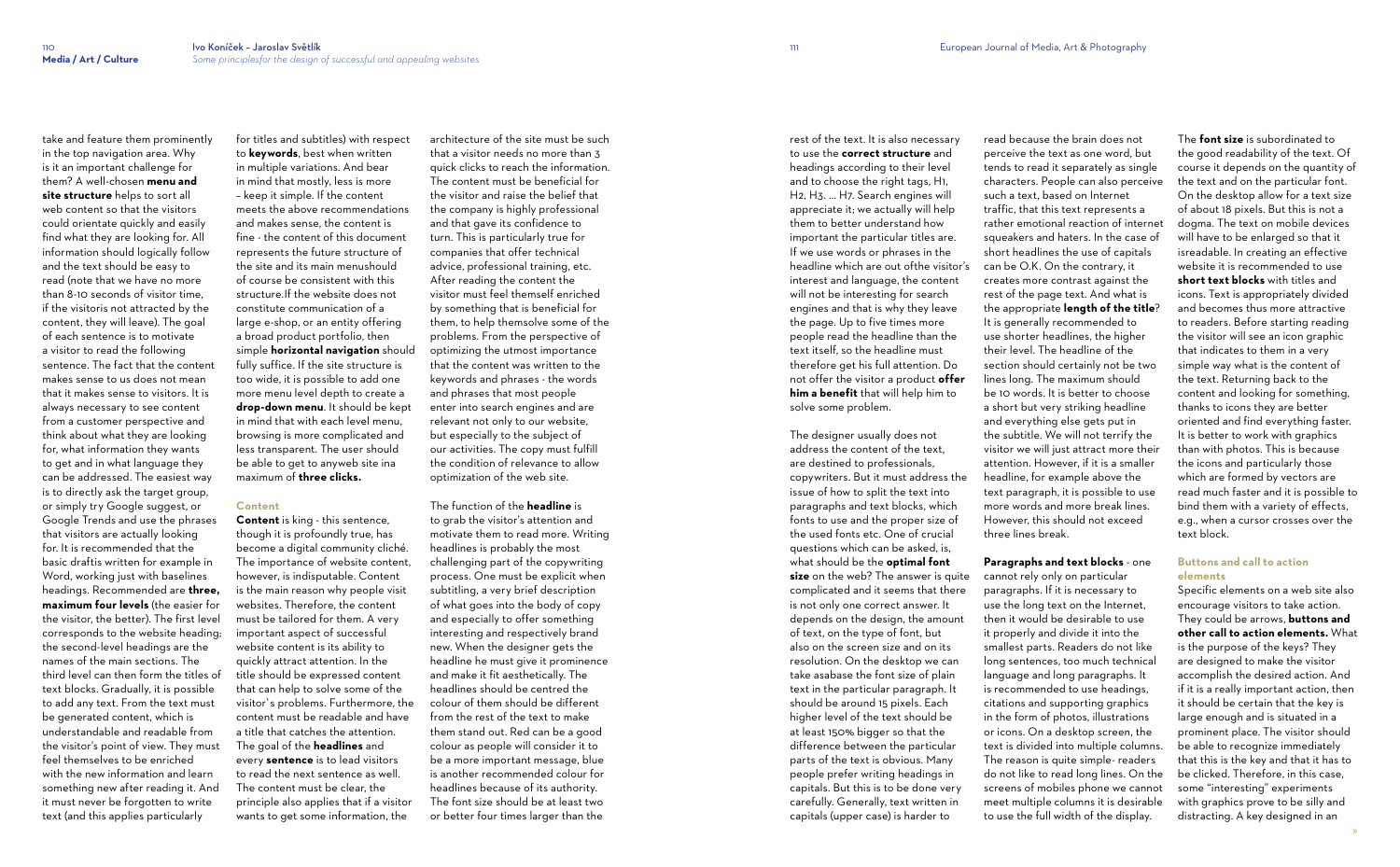unusual form is mostly useless, the visitor often does not recognize that it is a button and does not use it.

In the case of a company, the **principle of unity** is an important factorin web design. The web design must correspond with corporate design in terms of particular design elements, such as buttons should be the same all over the web. Therefore, it is good to use, for example, just round or square buttons. And also to use in this case, a single colour. Colours can confuse visitors in some cases. Red buttons are often associated with negative actions, orange is associated with warnings and green to confirm something. If we are not sure enough that the buttons are comprehensible, the best solution is to add another icon. If the buttons are not the same, the visitor begins to wonder why one button is different from another one and whether it has some hidden meaning. Then the visitor does not accomplish the desired action and leaves the page. If the buttons have a different function, or other importance, it is recommended to create different levels of buttons. Buttons of the first level are important, so that most distinct and in contrast with it the appropriate text. Buttons of the second level have a lower level of importance and therefore also can be used without infill and with only the outline highlighted. Buttons of the third level can take the form of a link with an icon button, and finally at 4 levels there is actually not a button but rather a text link. Sometimes, we face opinions that underlined text links are already an anachronism. With that one cannot agree. Underlined links help users quickly

understand what is (and what is not) a link. We design a website as more user friendly.





The process of choosing photos, icons and other **graphics or illustrative elements** in the case of web site design requires a fundamental understanding of

design principles. The old adage that a picture is worth a thousand words holds true on the web as well. Photographs and illustrations lure the visitors more effectively than text. In general, people prefer pictures and films to text. Probably it is not so complicated to read and to understand the text. Unfortunately. But in fact, good graphics can very effectively reel visitors in to the copy. Before the designer makes his choice about photos and illustrations, three fundamental questions should be answered<sup>7</sup> . 1. Is it relevant to the content of the site? Is it interesting for the target audience? Are the graphics appealing? If the answers to all three questions are positive, the designer should carry on. Should they use **photos** or some

7 BEAIRD, J.: *The principles of beautiful web design*. Melbourne : SitePointPty Ltd., 2010, p. 154 -156.

other **graphics**? The photos are **authentic**, and if we have really good quality photographs then go and use them. Of course, high quality photos taken by a professional photographer are what is meant. Bad photos can harm not only the perception of the site, but also damage the reputation of the organization. Your website is not your personal Instagram account but a very professional sales (and image) tool. Through photos our website may look more real, more attractive from the visitor`s perspective. One should, however, be warned about the photo library. Photos there are indeed professional, but not always work very well. It is quite bad when the visitor can see on our site the same picture as on competitors. And anything can happen and Murphy's laws work well even in the web design process.

If we for any reason do not plan to use photos, then we should consider the use of **graphics.** They can be created and tailor made by designers, or other opportunity offer photo library. No matter what is the source of the selected graphic design, it is necessary to be in a vector format. Why? **Vector files** are smaller in volume, quickly displayed and do not slow down the loading of the website. And it can be in many cases a serious problem. Another important advantage of vector format is the fact that it is possible to enlarge the image. And they are still sharp both on mobile and tablet, as well as on emerging 4K monitors. Thanks to vector format it is possible to give images the movement can also put images of movement, including their parts, and thus bring them to life. And that represents another

important competitive advantage of the site. Let us accept the fact that raster graphics on the web has gone and it is more than foolish to go against current trends. As already mentioned above, we can enrich the web by image **animation**. The site will be more dynamic, more appealing and thus from the perspective of the visitor's attention more attractive. Is it possible to animate headings or another possibility is when the content of the page gradually appears in succession. Infographics, charts and graphs can also be animated. And one cannot forget the principle of proportionality, that less is usually more. If a web designer does not respect this principle and overdoes the graphic animation, the web becomes wild, hard to read and the visitor has serious trouble concentrating. That is why it is recommended to use unitary effects, and the same direction of animation and proportionality should never be forgotten.

# **Social media**

Social media umbrellas any website, that allows our audience to interact with our site and to engage with us. They represent a complex web of sites and software that allows all parties involved in communication to bookmark, discuss and share with other people. The web designers must understand this world of social media and that even if he/ she is not involved in **social media**, customers are, talking about the product, the company, and ourselves. Knowing where they talk, how to answer them and also some technical aspects can be critical for the success of the website. Facebook, Instagram, but also other social media are appropriate

means of communication with actual customers and prospects. Social media offer the chance to develop and communicate compelling content and to keep in touch with visitors even after they leave the site. Therefore, it is desirable to motivate and engage visitors to **monitor** social media. Generally it is better to use more social media, but what is actually extremely important is the fact that it must be the same social media used by our customers. If one shares content in the media that the target audience is not interested in and do not use, then we waste time, money, and our communication becomes less effective. If we want to be followed on the network, we must also offer our visitors really interesting content relevant to their interests, attitudes, values. Kitchenware retailers can offer compelling content in the form of recipes, DIY hypermarkets can advise their customers and prospects what their garden needs in any particular month. Shops can also offer a special discount for "social fans". Cialdini`s principle of reciprocity works well on the Internet. One should be creative enough and know what the customers and prospects are interested in, what troubles they have and what solution we can propose to them.

A suitable tool to show photo galleries on the web is the use of **Instagram** feeds. In this case it is not necessary to separately upload photos on the web and especially on social media. All new photos from the profile will automatically appear on the web site and the web designersaves his/her time and energy. We can present profiles are bouncy, interesting to

our customers/visitors and which motivate people to follow them. The implementation of Facebook Messenger on the web can be highly recommended, this will act as an online chat with customers/ prospects. This step represents a significant qualitative shift towards customer **engagement.**Customers do not have to seek contact and do not have to e-mail, to fill in any contact forms. They log onto Facebook, then simply click and can write immediately. Response from the organization can be immediate. Engagement is one of the recent concepts of online marketing which is based on strong and positive relationships with customers and this relationship is built on a higher and more effective level and leans on confidence and the development of effective ties to the organization/brand. The output of this relationship is active mutual interaction resulting in higher valued products/brands in the eyes of the customers. It is necessary to provide links to all social networks on the web site, to be more easily found by visitors. The best place for the **location** is either the headline, in the contact form or in the page footer. It is important that the person seeking the information can easily find them and chose the social media which he/she personally prefers. However, the lower the links are on the page, the lesser the chance that visitor will see them and click on them. These links must be checked once in a while, just to be sure (belt and braces rule). One example can be used. Today, even though Google Plus hasn't worked for a long time, there are still many companies that have it listed on their website.